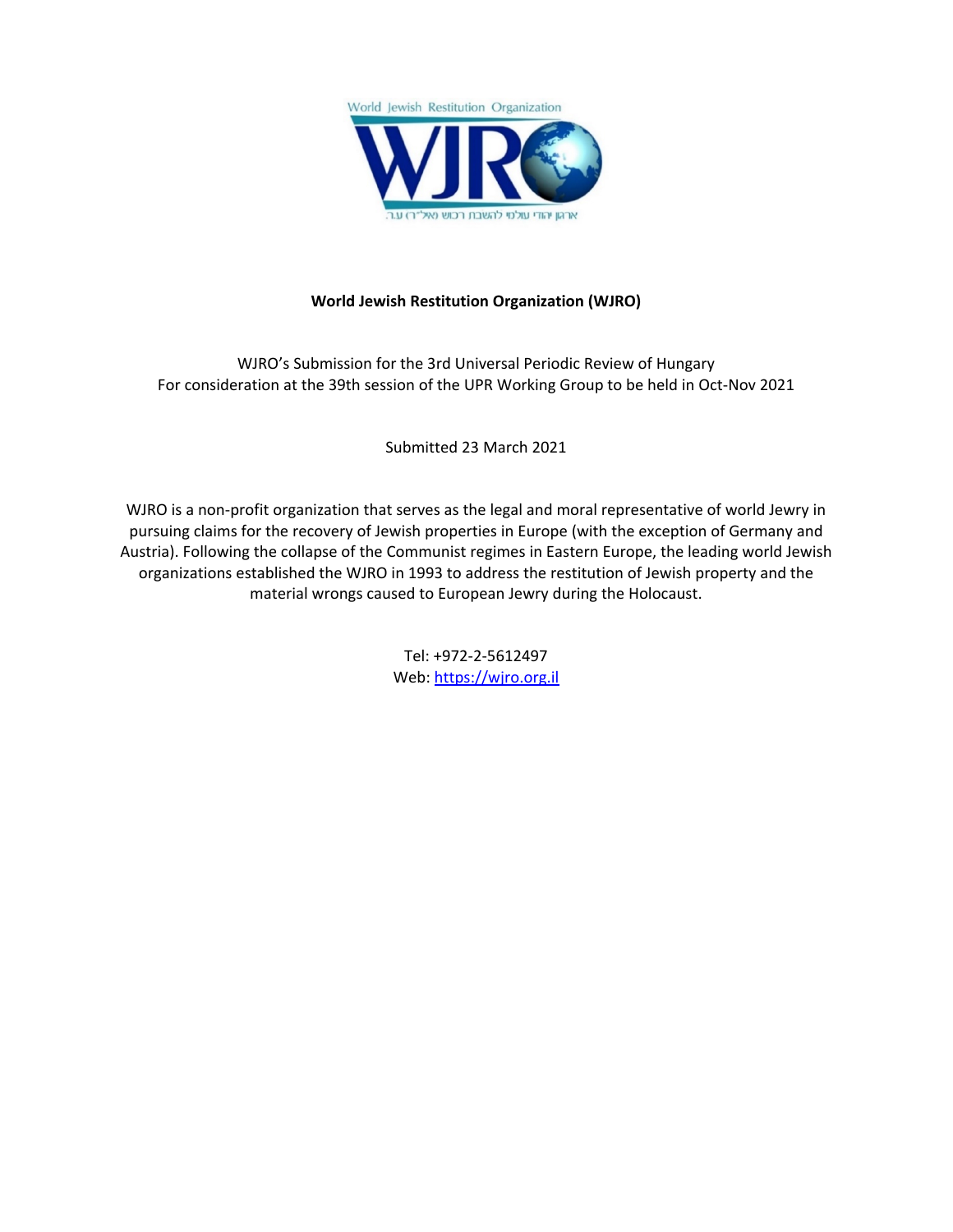### **Executive Summary and Methodology**

- 1. WJRO is the legal and moral representative of world Jewry in pursuing claims for the recovery of Jewish properties in Europe. WJRO'<sup>s</sup> 14 member organizations are major Jewish non-profit organizations in Europe, North America, and Israel.<sup>1</sup> In Hungary, WJRO works closely with the Federation of Jewish Communities in Hungary (MAZSIHISZ) on restitution issues. For many years, WJRO has been in discussions with the Government of Hungary over the issue of heirless and unclaimed property of the hundreds of thousands of Hungarian Jews who were killed during the Holocaust.
- 2. The thriving pre-war Jewish community of Hungary suffered enormous losses during the Holocaust. Approximately 550,000 Hungarian Jews were killed, representing two-thirds of Hungary'<sup>s</sup> pre-war population. In addition to the loss of life, Jews were systematically robbed of their every possession before their deportation and murder.
- 3. Property restitution is essential to transitional justice and establishing the rule of law in post-conflict societies, as it fulfills various functions, including undoing past injustice, facilitating reconciliation, and restoring dignity.
- 4. This submission focuses on the Government of Hungary'<sup>s</sup> compliance with international human rights commitments to provide restitution of, or compensation for, property wrongfully confiscated in the Holocaust and its aftermath. The information and recommendations in this submission are based on first-hand information.
- 5. Hungary has taken some important steps on property restitution. However, more than seventy-five years after the end of the Holocaust, the Hungarian Jewish communities together with WJRO continue to await the return of, or compensation for, property that was left heirless or unclaimed as <sup>a</sup> result of the murder of entire families.
- 6. WJRO notes that during the first and second cycles of the UPR, recommendations were not made to the Government of Hungary relating to property rights in general, nor on the issue of property restitution.
- 7. WJRO is concerned by the lack of progress in Hungary relating to heirless and unclaimed Holocaustera property restitution and makes recommendations to address this concern.

<sup>&</sup>lt;sup>1</sup> WJRO Members: Agudath Israel World Organization; American Gathering of Jewish Holocaust Survivors and Their Descendants; American Jewish Committee; American Jewish Joint Distribution Committee; B'nai B'rith International; Centre of Organizations of Holocaust Survivors in Israel; Conference of European Rabbis; Conference on Jewish Material Claims Against Germany; European Council of Jewish Communities; European Jewish Congress; Jewish Agency for Israel; National Coalition Supporting Eurasian Jewry; World Jewish Congress; World Zionist Organization.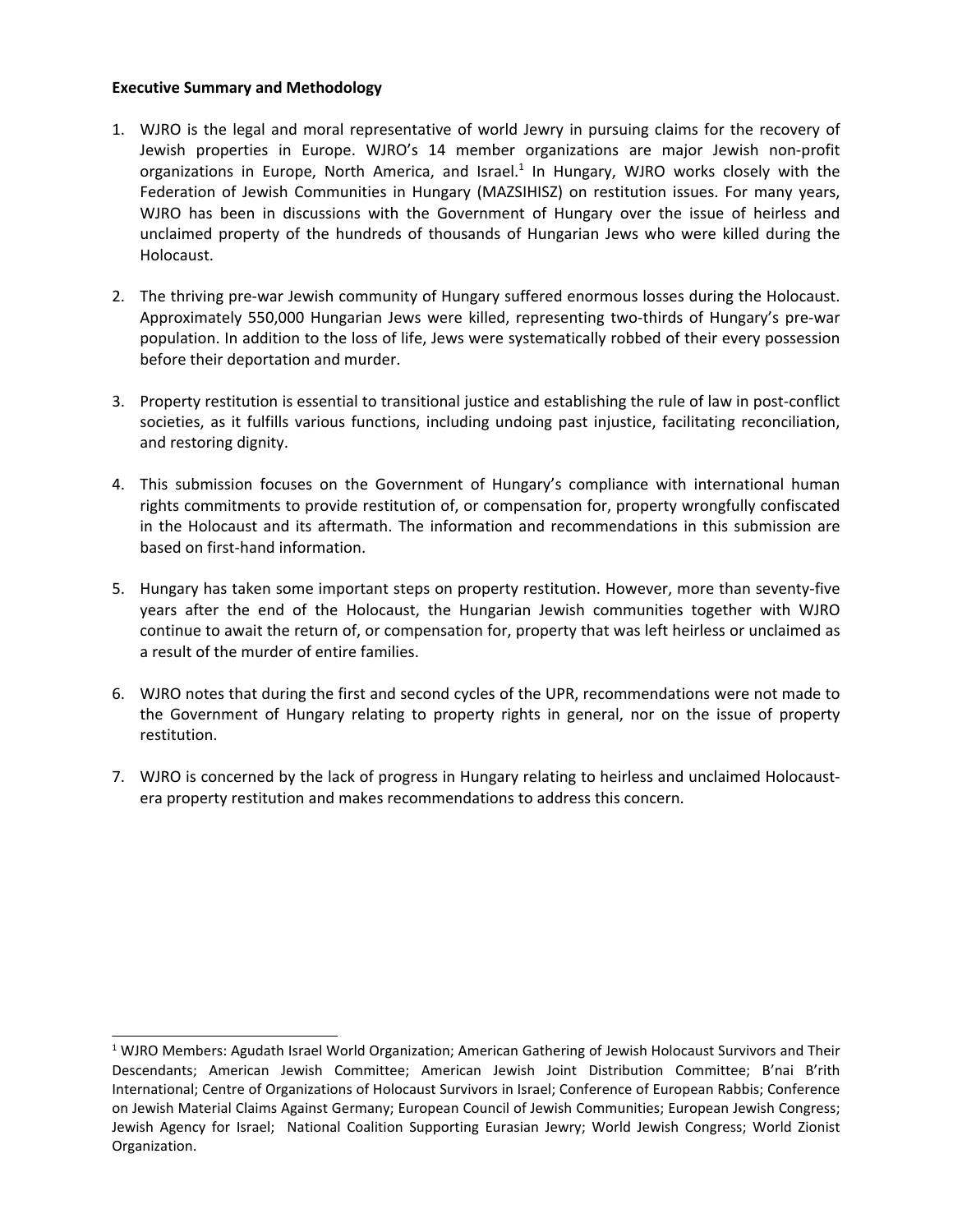#### **Normative Framework**

#### Scope of international obligations

- 8. On February 10, 1947 in Paris, Hungary and the Allied and Associated Powers entered into the Treaty of Peace with Hungary (Paris Peace Treaty).<sup>2</sup> In the Paris Peace Treaty, Hungary pledged to transfer to organizations "[a]ll property, rights and interests in Hungary of persons, organisations or communities which, individually or as members of groups, were the object of racial, religious or other Fascist measures of persecution, and remaining heirless or unclaimed" for the "relief and rehabilitation of surviving members of such groups, organisations and communities." (Article 27(2)).
- 9. Hungary is <sup>a</sup> party to core international human rights instruments, which firmly establish the right to property and the right not to be arbitrarily deprived thereof.<sup>3</sup>
- 10. The right to an effective remedy for violations of human rights is also enshrined in international law, and requires States to, among other things, take appropriate legislative and administrative measures to prevent violations and to provide victims with remedies, including restitution and compensation for property wrongfully taken.<sup>4</sup> Indeed, the right to restitution has emerged in recent years as <sup>a</sup> distinct and claimable right.
- 11. More specifically, the European Parliament'<sup>s</sup> December 1995 Resolution on the return of plundered property to Jewish communities "Calls on all countries of Central and Eastern Europe which have not already done so to adopt appropriate legislation regarding the return of plundered property so that the property of Jewish communities may be returned to Jewish institutions, in accordance with the principles of justice and morality."<sup>5</sup> Similarly, the European Parliament's July 1998 Resolution on the restitution of the possessions of Holocaust victims "Calls on the Council and Commission, out of respect for the memory of millions of victims and the most elementary human rights, to bring every pressure to bear on the governments concerned to ensure that these assets are disclosed and returned to their original owners or those now entitled to them." 6
- 12. The 1998 Washington Conference Principles on Nazi-Confiscated Art, endorsed by 44 countries including Hungary, establish principles concerning the restitution of art confiscated by the Nazis and not subsequently restituted, including principles for countries to search provenance to identify

<sup>&</sup>lt;sup>2</sup>Treaty of Peace with Hungary, signed at Paris February 10, 1947, available at: [https://www.loc.gov/law/help/us](https://www.loc.gov/law/help/us-treaties/bevans/m-ust000004-0453.pdf)[treaties/bevans/m-ust000004-0453.pdf](https://www.loc.gov/law/help/us-treaties/bevans/m-ust000004-0453.pdf) (the "Paris Peace Treaty"). The Allied and Associated Powers include: Union of Soviet Socialist Republics, the United Kingdom of Great Britain and Northern Ireland, the United States of America, Australia, the Byelorussian Soviet Socialist Republic, Canada, Czechoslovakia, India, New Zealand, the Ukrainian Soviet Socialist Republic, the Union of South Africa, and the People's Federal Republic of Yugoslavia.

<sup>&</sup>lt;sup>3</sup> See for example: UDHR, Articles 17(1), 17(2); European Convention on Human Rights, Article 1 of Protocol 1; Charter of Fundamental Rights of the European Union, Article 17.

<sup>4</sup> See for example: UDHR, Article 8; ICCPR, Article 2(3); European Convention on Human Rights, Article 13; and Charter of Fundamental Rights of the European Union, Article 47; E/CN.4/Sub.2/2005/17, *Principles on Housing and Property Restitution for Refugees and Displaced Persons (the Pinheiro Principles), UN Sub-Commission on the Promotion and Protection of Human Rights*, (28 June 2005); A/RES 60/147, *Basic Principles and Guidelines on the Right to <sup>a</sup> Remedy* (21 March 2006).

<sup>&</sup>lt;sup>5</sup> Official Journal C017, 22/01/1996 P. 0199, available at: [https://op.europa.eu/en/publication-detail/-](https://op.europa.eu/en/publication-detail/-/publication/0418d6e6-f5d7-4fdc-b097-f1786a5effb7) [/publication/0418d6e6-f5d7-4fdc-b097-f1786a5effb7](https://op.europa.eu/en/publication-detail/-/publication/0418d6e6-f5d7-4fdc-b097-f1786a5effb7).

<sup>6</sup> Official Journal C 292, 21/09/1998 P. 0166, available at: [https://eur-lex.europa.eu/legal](https://eur-lex.europa.eu/legal-content/EN/ALL/?uri=CELEX%3A51998IP0763)[content/EN/ALL/?uri=CELEX%3A51998IP0763](https://eur-lex.europa.eu/legal-content/EN/ALL/?uri=CELEX%3A51998IP0763).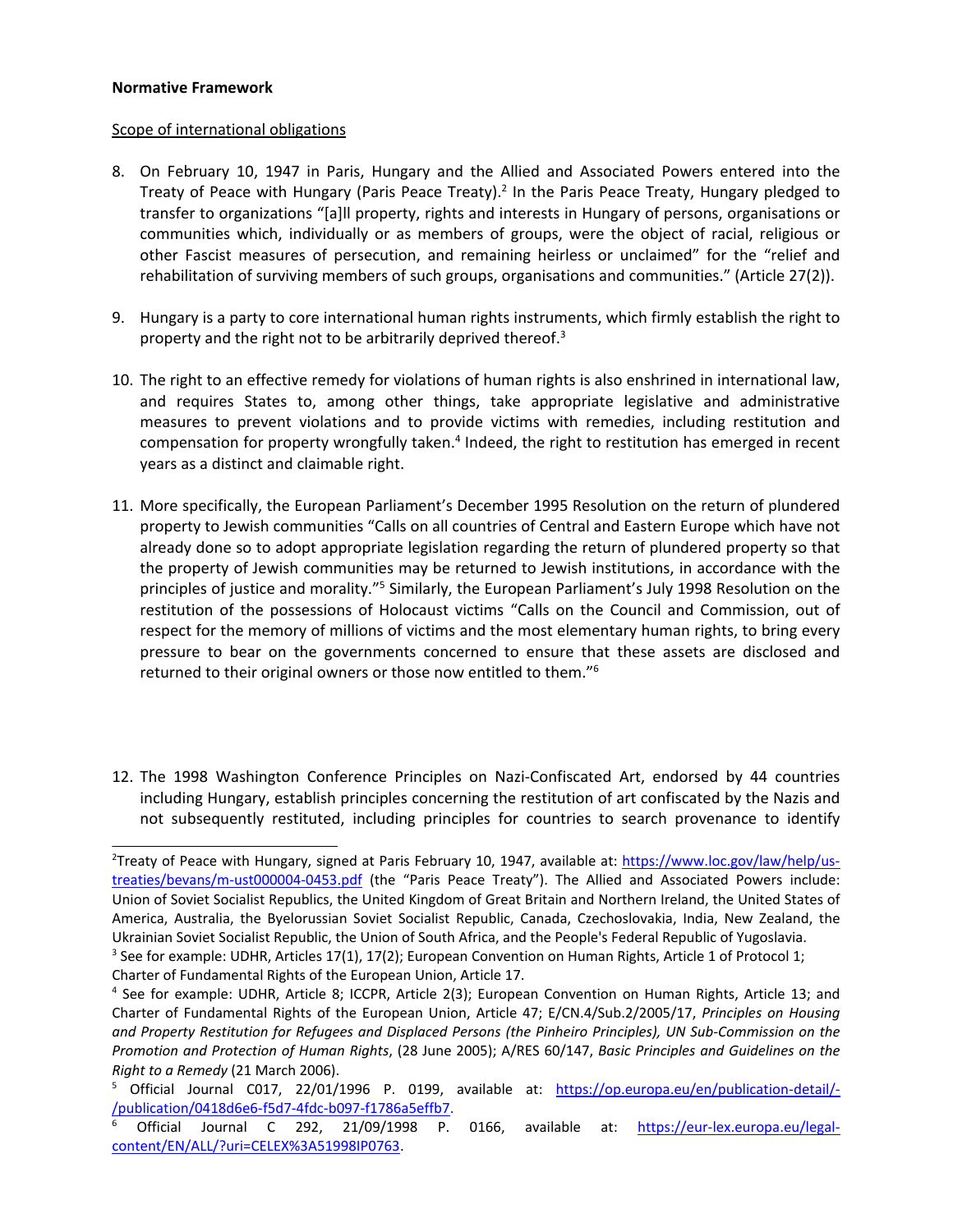stolen art, and publicize the information.<sup>7</sup>

- 13. The 2009 Terezin Declaration on Holocaust Era Assets,<sup>8</sup> endorsed by 47 countries including Hungary, and the accompanying 2010 Guidelines and Best Practices for immovable property,<sup>9</sup> endorsed by 43 countries including Hungary, establish international standards for the restitution of Jewish property wrongfully taken during the Holocaust or its aftermath. In endorsing the Terezin Declaration and its accompanying Guidelines and Best Practices, Hungary committed to make every effort "to rectify the consequences of wrongful property seizures." In <sup>a</sup> key determination, the Terezin Declaration recognized that the vast majority of Holocaust victims died heirless, with entire families wiped out, and highlighted the potential for Holocaust-era property to "serve as <sup>a</sup> basis for addressing the material necessities of needy Holocaust (Shoah) survivors." Additionally, the Guidelines and Best Practices call on countries to "create solutions for the restitution and compensation of heirless or unclaimed property from victims of persecution by Nazis, Fascists and their collaborators."
- 14. Article Q(2) of Hungary'<sup>s</sup> constitution obligates Hungary to "ensure that Hungarian law be in conformity with international law."<sup>10</sup> Article Q(3) further provides that, "Hungary shall accept the generally recognised rules of international law. Other sources of international law shall become part of the Hungarian legal system by promulgation in legal regulations."
- 15. In 1997, the Hungarian Parliament passed Act X of 1997, on the implementation of the provisions included in Article 27(2) of the Paris Peace Treaty. Subsequently, the Hungarian Government issued Resolution 1091/2007 (XI.27), establishing an Interministerial Commission to examine and settle asset claims submitted by Jewish communities for persons of Jewish origin and religion, deceased without heirs, who had suffered grievances. In 2011, the government issued another decision on the implementation of Act X of 1997 (see: Resolution 1024/2011 (II.11)).

## **Implementation of international human rights obligations and commitments**

## *Administration of justice and the rule of law*

- 16. In 1993, the Constitutional Court of Hungary found that Hungary had not complied with certain provisions of the Paris Peace Treaty and directed the government to implement Article 27(2), which required heirless and otherwise unclaimed Jewish property to be returned to the Jewish community for "relief and rehabilitation" of Holocaust survivors and to help reinvigorate the Hungarian Jewish community.<sup>11</sup>
- 17. In response to the Constitutional Court decision and following negotiations with MAZSIHISZ and the WJRO, the Hungarian Parliament passed Act X of 1997. The law created, and transferred initial funds to, the Hungarian Jewish Heritage Fund (MAZSOK), which has <sup>a</sup> dual-purpose of assisting Holocaust

 $\alpha$ 

<sup>7</sup> Washington Conference Principles on Nazi-Confiscated Art, December 3, 1998, available at <https://www.lootedartcommission.com/Washington-principles>.

<sup>&</sup>lt;sup>8</sup> Terezin Declaration on Holocaust Era Assets and Related Issues, available at: [http://www.eu2009.cz/en/news](http://www.eu2009.cz/en/news-and-documents/news/terezin-declaration-26304)[and-documents/news/terezin-declaration-26304](http://www.eu2009.cz/en/news-and-documents/news/terezin-declaration-26304).

<sup>9</sup> Guidelines and Best Practices for the Restitution and Compensation of Immovable (Real) Property Confiscated or Otherwise Wrongfully Seized by the Nazis, Fascists and Their Collaborators during the Holocaust (Shoah) Era between 1933-1945, Including the Period of World War II, available at: [http://www.shoahlegacy.org/storage/app/media/2.1/2.1.1%20Guidelines%20and%20Best%20Practices%202010.p](http://www.shoahlegacy.org/storage/app/media/2.1/2.1.1%20Guidelines%20and%20Best%20Practices%202010.pdf) [df](http://www.shoahlegacy.org/storage/app/media/2.1/2.1.1%20Guidelines%20and%20Best%20Practices%202010.pdf).

 $10$ The Constitution of the Republic of Hungary, available at: [https://www.constituteproject.org/constitution/Hungary\\_2013.pdf?lang=en](https://www.constituteproject.org/constitution/Hungary_2013.pdf?lang=en)).

<sup>&</sup>lt;sup>11</sup> See Decision of the Constitutional Court of Hungary No. 16/1993 (III.12.), Hungarian Official Journal No. 1993/29 (III. 12).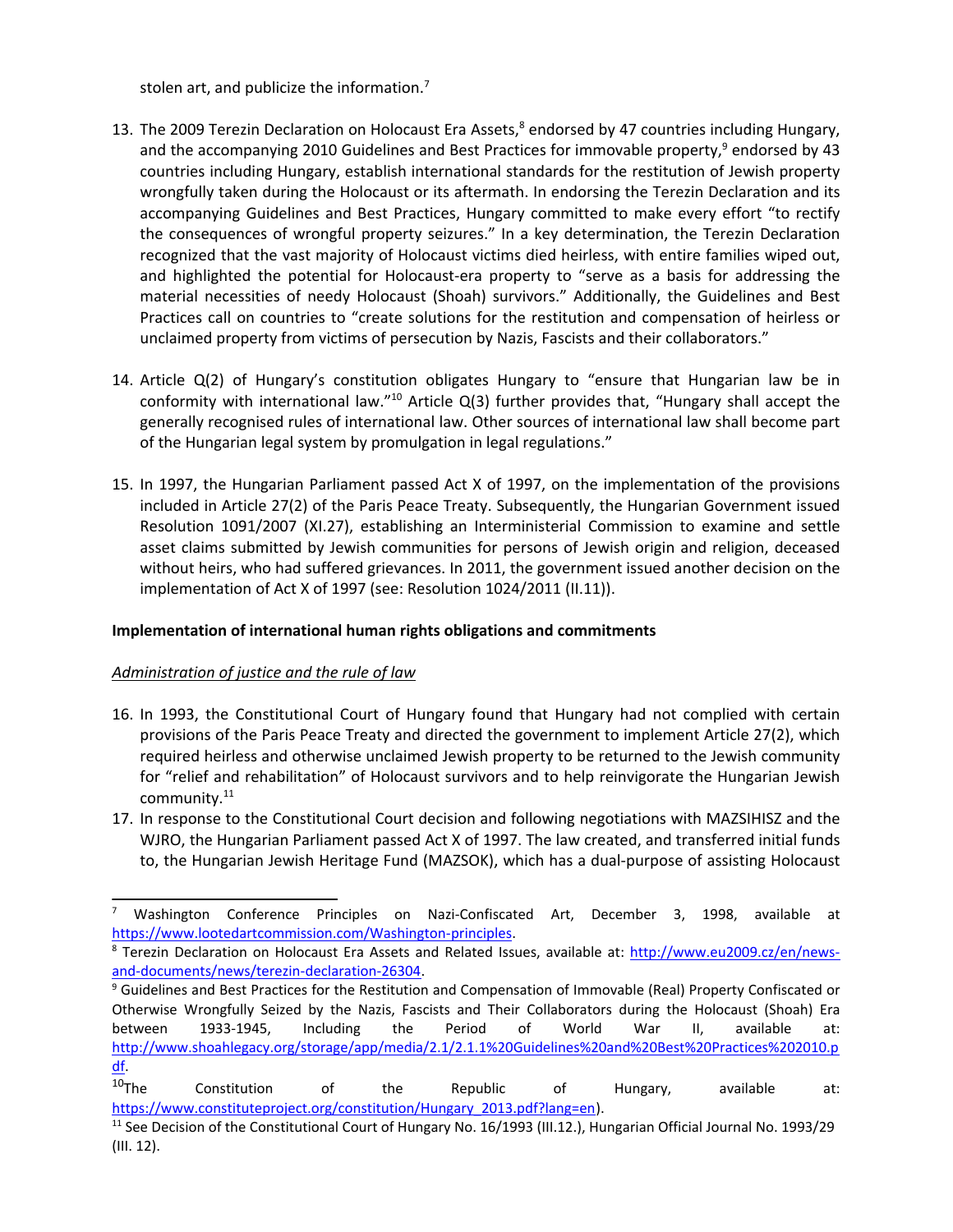survivors in Hungary and enhancing Jewish cultural heritage.<sup>12</sup> WJRO noted that the estimated value of heirless and unclaimed Jewish property located in Hungary far exceeded the government'<sup>s</sup> initial payment to MAZSOK.<sup>13</sup>

- 18. In 2007, negotiations between the Government of Hungary and WJRO resulted in Hungary agreeing to conduct research to identify heirless and unclaimed property wrongfully taken from Jewish victims during the Holocaust, in order to facilitate settlement of outstanding property issues. At the same time, in recognition of the urgent needs of Holocaust survivors, the Hungarian government pledged \$21 million to be distributed over the course of five years to assist Holocaust survivors in Hungary and survivors of Hungarian origin living abroad. The \$21 million represented an initial down payment toward <sup>a</sup> future agreement on heirless and unclaimed property, once research was complete.
- 19. In 2017, the WJRO was one of the lead organizers of <sup>a</sup> conference at the European Parliament "Conference on Unfinished Justice: Restitution and Remembrance." At the Conference, the European Shoah Legacy Institute (ESLI) presented its report, which reviewed the progress made by each country that endorsed the Terezin Declaration in meeting the principles of the Terezin Declaration and the Guidelines and Best Practices.<sup>14</sup> The ESLI report found, "By the terms of the Paris Peace Treaty, Hungary committed to returning or providing compensation for private, communal and heirless property confiscated from Jews and other victims during the war. Little was done to act on these commitments during the Communist era. Instead, widespread nationalization resulted in a second wave of confiscation." <sup>15</sup> The ESLI report further emphasized, "The USD 21 million was to be considered <sup>a</sup> down payment by the government against the value of all heirless Jewish property in Hungary" and noted that "Since endorsing the Terezin Declaration in 2009, no new laws have been passed that address heirless property." 16
- 20. The United States Department of State published the Justice for Uncompensated Survivors Act (JUST Act) Report on 29 July 2020,<sup>17</sup> as the United States government's first-ever comprehensive review of the state of restitution of Holocaust-era assets. The report focuses on the progress that countries have made toward fulfilling commitments they took upon themselves by endorsing the Terezin Declaration. Crucially, the report found that:
	- i. "Participating countries in the 2009 Prague Conference considered that, given the unique circumstances of the Holocaust, it would be inappropriate for property rendered heirless by the extermination of Jews to revert to the state."  $^{18}$
	- ii. "The Paris Peace Treaty of 1947, of which Hungary was <sup>a</sup> party, required heirless and otherwise unclaimed Jewish property to be returned to the Jewish community for 'relief and rehabilitation' of Holocaust survivors and to help reinvigorate the Hungarian Jewish community." 19

<sup>&</sup>lt;sup>12</sup> European Shoah Legacy Institute, Immovable Property Restitution Study (ESLI Report), p.190 available at: <http://shoahlegacy.org/storage/app/media/2.1/2.1.4.2%20Immovable%20Property%20Restitution%20Study.pdf>. <sup>13</sup> ESLI Report, p. 190.

<sup>14</sup> European Shoah Legacy Institute, Immovable Property Restitution Study, available at: <http://shoahlegacy.org/storage/app/media/2.1/2.1.4.2%20Immovable%20Property%20Restitution%20Study.pdf>. <sup>15</sup> ESLI Report, p. 182.

<sup>16</sup> ESLI Report, pp. 190-191.

<sup>&</sup>lt;sup>17</sup> Justice for Uncompensated Survivors Today (JUST) Act Report, available at: [https://www.state.gov/reports/just](https://www.state.gov/reports/just-act-report-to-congress)[act-report-to-congress](https://www.state.gov/reports/just-act-report-to-congress).

<sup>&</sup>lt;sup>18</sup> JUST Act Report, p. 7.

<sup>19</sup> JUST Act Report, p. 84.